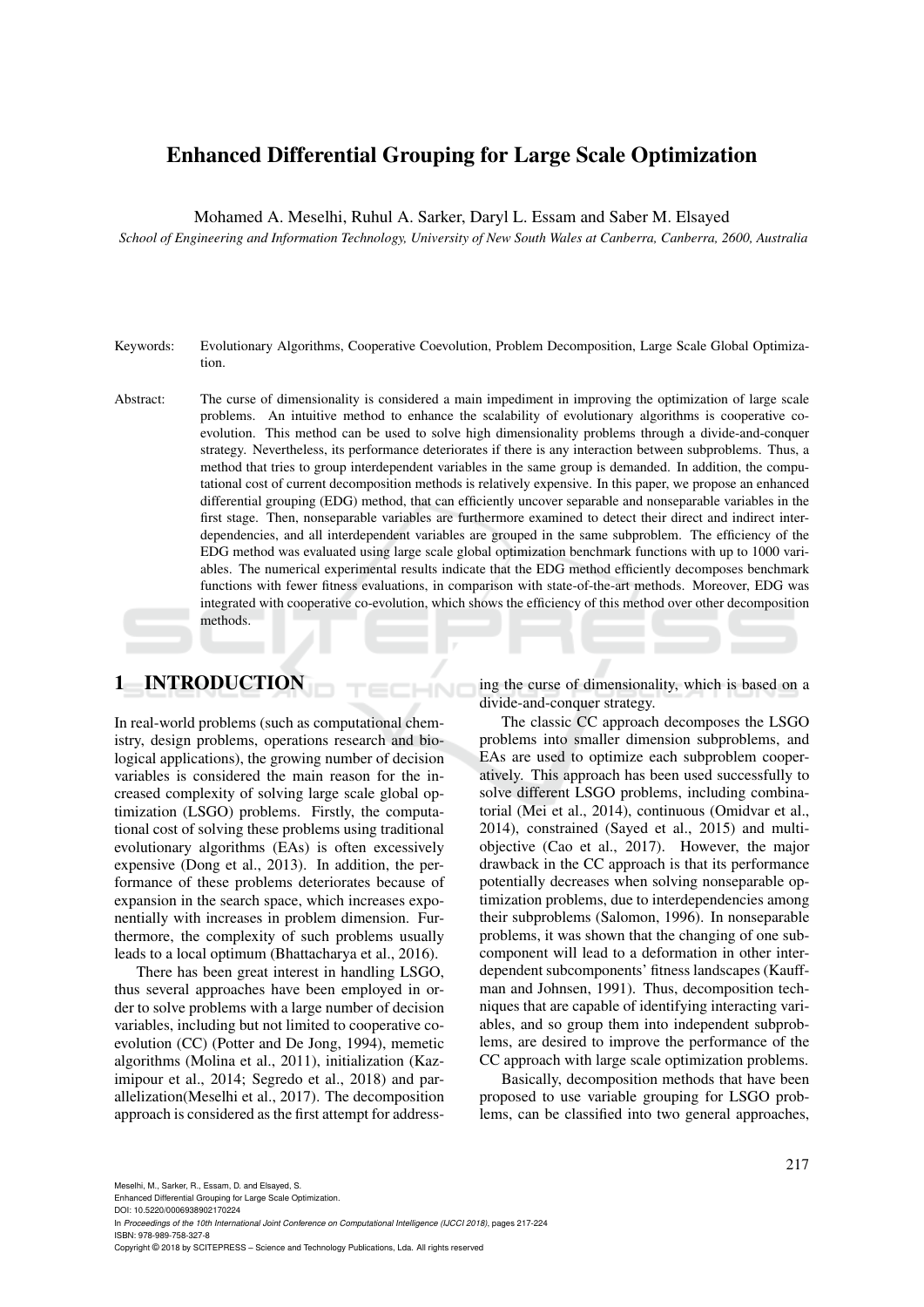i.e. static and dynamic grouping methods. In the static grouping method, an *n* dimension LSGO problem is decomposed into *s* subproblems of size *k* in the beginning of CC, and the arrangement of variables in each subproblem remains the same throughout the optimization stage. This method has shown its efficiency only on small dimension problems (i.e. up to 100).

In the second method, dynamic grouping, each subproblem structure is changed dynamically over the optimization process. Decomposition approaches in this method fall into two main categorizes, namely, fixed and automatic decomposition methods. The fixed decomposition method has a fixed subproblem size, that needs to be specified manually; for instance, random grouping (RG) (Yang et al., 2007) and delta grouping [Omidvar et al., 2010b]. The main drawbacks to these approaches is that the values of *s* and *k* do not often align with the structure of variables interactions. However, in the automatic decomposition method, the number of subproblems and their sizes is determined automatically, depending on the interaction between an objective function's variables; for example, Variable Interactive Learning (VIL) (Chen et al., 2010), correlation based Adaptive Variable Partitioning (AVP) (Ray and Yao, 2009) and differential grouping (DG) (Omidvar et al., 2014). However, the computational cost of these approaches in the decomposition stage is relatively expensive. In this paper, we propose an enhanced differential grouping (EDG) method. EDG begins by isolating separable variables from nonseparable variables. This separation saves a significant amount of computational cost that would otherwise be wasted in detecting interdependencies in separable variables. Then, nonseparable variables are further examined to detect any interdependencies among them. The EDG method is evaluated using the CEC'2010 benchmark problems (Tang et al., 2009), and the experimental results show 100% grouping accuracy in a smaller number of fitness evaluations, in comparison with state-of-the-art decomposition methods.

The rest of this paper is organized as follows. Section 2 presents the theoretical basis and introduces related work. The proposed algorithm is described in Section 3. Section 4 presents and discusses the experimental studies. Section 5 concludes the paper.

## 2 LITERATURE REVIEW

In this section, the theoretical bases of separability and variable interaction are presented. This is followed by an overview of various decomposition methods that have been proposed for CC in the literature.

## 2.1 Separability and Variable Interaction

Separability indicates the degree of interaction between decision variables. A partially separable function is defined as follows: given  $f(X)$ , where  $X =$  $x_1, \ldots, x_n$ . If there exists *m* subproblems  $(k_1, \ldots, k_m)$  so that:

$$
f(x) = \sum_{i=1}^{m} f_i(x_{k_i}); \ 2 \le m \le n,
$$
 (1)

then  $f(x)$  is a partially separable function.

If  $m = n$  (i.e.,  $k_1, ..., k_m$  are one-dimensional subproblems), then  $f(x)$  is a fully separable function.

The interaction between two decision variables can be either direct or indirect. Consider the following example:

$$
f(X) = x_1 \cdot x_3 + x_2 \cdot x_3 \tag{2}
$$

both  $x_1 \leftrightarrow x_3$  and  $x_2 \leftrightarrow x_3$  have direct interaction with each other, denoted by  $\leftrightarrow$ . However, there is no direct interaction between  $x_1$  and  $x_2$ ; instead both of them interact indirectly through *x*3. Definitions of direct and indirect interactions are illustrated as follows (Sun et al., 2015). Let  $f(x)$  be an additively separable function, and  $X^*$  is a candidate solution in the decision space. If

$$
f'_{x_ix_j}(X^*) \neq 0, \tag{3}
$$

then the decision variable  $x_i$  and  $x_j$  have a direct interaction between them. If **ICATIONS** 

$$
f'_{x_ix_j}(X^*) = 0,
$$
 (4)

and there is an indirect link between  $x_i$  and  $x_j$  through other decision variables in the decision space, then the decision variables  $x_i$  and  $x_j$  have an indirect interaction between them. Based on the definition of interaction in Equation (3), and if there is no indirect interaction with other variables, then  $x_i$  and  $x_j$  are independent.

### 2.2 Cooperative Co-evolution (CC)

Cooperative Co-evolution (CC) is the first attempt to solve LSGO problems using a divide-and-conquer strategy. It decomposes a high-dimensional problem into several smaller dimension subproblems. The typical CC framework has three stages: decomposition, optimization and cooperation. In the decomposition stage, the high-dimension problem is decomposed into several smaller dimension subproblems. For example, the initial CC methods are the onedimension based- (Potter and De Jong, 1994) and splitting-in-half strategies (Potter and Jong, 2000). In the former method, an *n* dimension problem is divided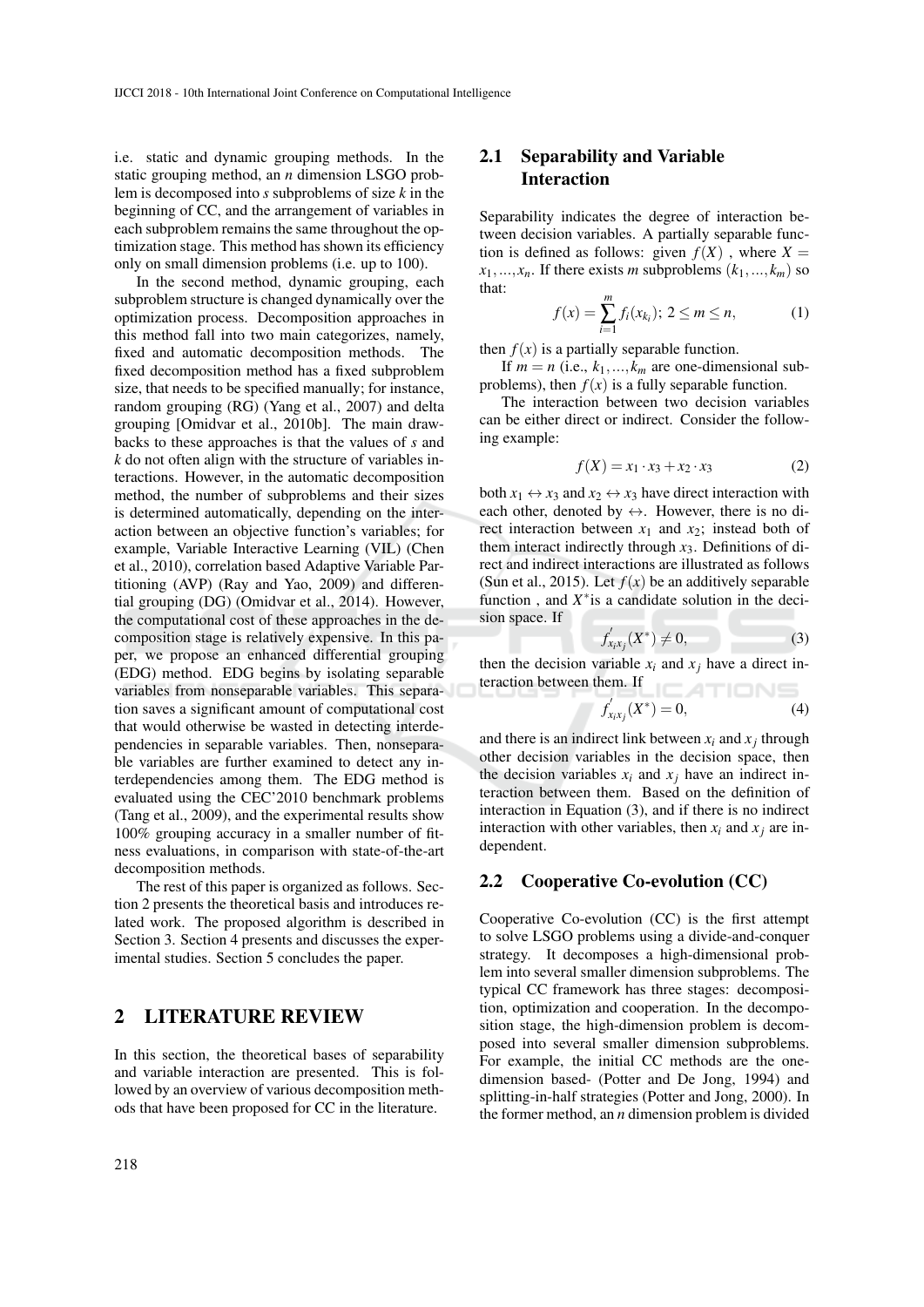into *n* one-dimensional subproblems, while the latter method divides an *n* dimension problem into two  $\frac{n}{2}$ subproblems.

In the optimization stage, each subproblem is optimized independently by a traditional optimization algorithm for a certain number of generations. In the classical CC framework (Potter and De Jong, 1994), subproblems evenly share the available computational resources in a round-robin strategy. It has been shown recently that contribution-based CC (Yang et al., 2017) can allocate the available computational resources effectively, by increasing the assigned resources to the subproblems with a higher contribution to fitness improvement. Finally, the cooperative stage exchanges information among all subproblems, and the final solution is constructed by merging solutions from all subproblems.

## 2.3 Classification of Decomposition **Methods**

#### 2.3.1 Static Grouping

Static grouping decomposes LSGO problems in the beginning of CC. The CC framework was integrated with Fast Evolutionary Programming (FEP) to solve LSGO problems with 100-1000 variables called FEPCC (Liu et al., 2001). The obtained results showed the inability of a traditional CC framework to deal with nonseparable functions.

Van den Bergh and Engelbrecht (Van den Bergh and Engelbrecht, 2004) incorporated Particle Swarm Optimization to a CC framework called CPSO. An *n* dimension problem is decomposed into *k* subproblems of size *s*. However, CPSO were tested on problems with up to 30 dimensions. Shi et al. (Shi et al., 2005) presented cooperative co-evolutionary differential evolution (CCDE), which partitioned the search space into two equally-sized subproblems. Thus, this decomposition method does not maintain its performance when dimensionality increases.

The Cooperative Micro-Differential Evolution (COMDE) (Parsopoulos, 2009) algorithm divides an LSGO problem into a set of subproblems of size 5, which are easier to evolve. Nevertheless, increasing the number of subproblems leads to expensive computational cost. The interdependencies among the subproblems are not considered in the static grouping methods, which often affect optimization performance. It is clear that the static grouping method is ineffective on partially separable or nonseparable large scale problems.

#### 2.3.2 Dynamic Grouping

In the dynamic grouping method, instead of using static grouping, the arrangement of variables is dynamically changed to deal with the variable interactions. There are two categories based on the characteristics of subproblems, namely a) fixed and b) automatic decomposition methods.

#### (a) Fixed decomposition methods

Yang et al. (Yang et al., 2007) proposed the random grouping decomposition strategy. In each generation, the arrangement of variables is randomly grouped into *k s*-dimensional subproblems. Although this method achieved good performance on a set of LSGO problems with dimension of 500 and 1000 (Yang et al., 2008a), it has been shown that the probability of grouping more than four interacting variables in one subproblem reaches approximately 0 (Omidvar et al., 2010).

Ray and Yao (Ray and Yao, 2009) developed a CC Algorithm using AVP, called CCEA-AVP, that detects/measures variables interaction using the Pearson correlation coefficient. All the decision variables are optimized for 5 generations, and then the correlation coefficients that depend on the top 50% of the current population are calculated. According to the obtained correlation coefficients, the variables are grouped into two subproblems, with correlation coefficients greater than a threshold value in one subproblem and all the rest in another subproblem. This method outperforms the standard CC method (Potter and De Jong, 1994) on solving nonseprable problems. However, it does not detect nonlinear interactions among variables (Sayed et al., 2012).

A different method, called delta grouping [Omidvar et al., 2010b], sorts the decision variables based on their absolute magnitude of change across the population between two consecutive generations. Despite the superiority of this method over the random grouping method on solving CEC'2010 benchmark problems (Tang et al., 2009), it has low performance on solving problems with more than one group of nonseprable variables.

Elsayed et al. (2012) presented a Dependency Identification (DI) technique, which divides a LSGO problem into *m* smaller subproblems of *V* dependent variables. The goal of this method is to find the best arrangement of variables that minimizes the difference between the evaluation of the complete solution vector  $F(x)$  and the sum of each subproblem  $\sum_{k=1}^{m} f_k(x_v)$ ,  $v = [1, V]$ . Then, subproblems are optimized using a memetic algorithm. DI outperformed random grouping on 8 out of 12 problems. However, a random arrangement of variables is generated at each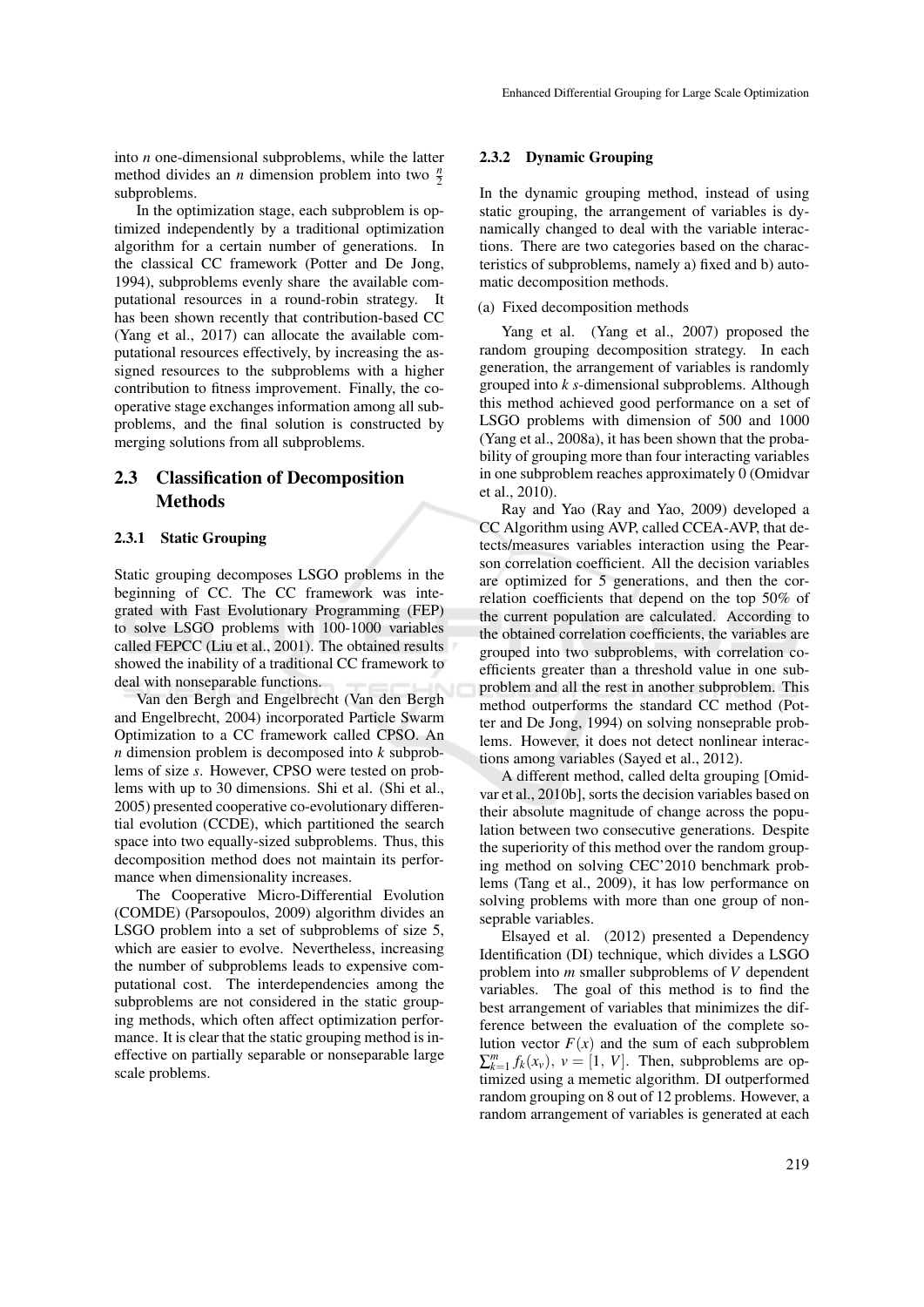iteration; the information from the current arrangement is ignored.

A major drawback of these techniques is that a predetermined number of subproblems needs to be specified. However, the appropriate size of each subproblem depends on each problem's characteristics. For separable variable problems, small sized sub-problems are easier to optimise, while for nonseparable problems, a large size subproblem is useful by increasing the probability of the existence of dependent variables in the same subproblem. Therefore, a decomposition algorithm that is automatically able to identify the best number of subproblems and their sizes, based on a problem's characteristics, is required.

(b) Automatic decomposition methods

To the best of our knowledge, Cooperative Co-evolution with Variable Interaction Learning (CCVIL) (Chen et al., 2010) is the first attempt that aims at constructing subproblems based on a problem' characteristics. CCVIL assumes that all decision variables are independent; thus, it starts by decomposing a problem of size *N* into *N* one-dimensional subproblems. Then it discovers pairwise interaction between decision variables by using non-monotonicity detection (Munetomo and Goldberg, 1999) . It then merges them into common groups if they affect each other. The CCVIL method is more efficient than fixed grouping methods in identifying variable interactions. However, this method creates *N* subproblems and so is computationally expensive. In addition, it uses up to 60% of available fitness evaluations for identifying variable interactions.

Omidvar et al. (Omidvar et al., 2014) presented an automated decomposition algorithm, called Differential Grouping (DG), which is able to recognize variable interactions by monitoring the effect of perturbing decision variables on fitness value. The interaction between the first decision variable and all other decision variables is checked in a pair-wise fashion. If any interaction is identified, the algorithm locates the interacting variables in the same subproblem. Otherwise, the first variable is considered a separable variable. This process is repeated until there are no any decision variables left. DG has achieved superior performance over CCVIL on the CEC'2010 benchmark problems (Tang et al., 2009). However, it has been shown that DG is not able to correctly detect overlapping functions. In addition to this, it is sensitive to a threshold parameter which needs to be predetermined by the user. Moreover, the computational cost for fully separable n-dimensional functions is relatively high  $O(n^2)$ .

Sun et al. (Sun et al., 2015) proposed an improved

version of DG, extended differential grouping (XDG), that can address the problem of detecting overlapping functions. After detecting the direct interacting decision variables with the same DG method, any indirect interactions are determined between overlapped subproblems. Finally, both direct and indirect interacting decision variables are grouped into the same subproblems. Despite its improved performance of identifying interactions on CEC'2010 benchmark functions, it is also usually computationally expensive  $(O(n^2))$ .

## 3 ENHANCED DIFFERENTIAL GROUPING

In this section, the proposed decomposition method is described in detail. The proposed algorithm starts by separating separable variables from nonseparable variables. Then, in the second stage, directly interacting decision variables are identified. Finally, indirect interaction between decision variables is detected. Thus, the proposed algorithm has three main stages.

Based on the theoretical definition of variable interaction in Equations (3) and (4), the following procedures can be used to identify interaction between any two groups of decision variables (Sun et al., 2017):

- 1. Calculate  $\Delta_1 = f(x^* + l_1u_1 + l_2u_2) f(x^* + l_2u_2)$ .
- 2. Calculate  $\Delta_2 = f(x^* + l_1 u_1) f(x^*)$ .
- 3. An interaction is detected if the difference between  $\Delta_1$  and  $\Delta_2$  is greater than a threshold ε.

where  $u_1$  and  $u_2$  are two unit vectors,  $l_1$  and  $l_2$  are two real numbers  $> 0$ , and  $x^*$  is a candidate solution in the search space.

In the first stage, the algorithm begins by detecting both separable and nonseparable variables. Now if separable variables are found, and excluded from the next detection stages, a number of fitness evaluations can be saved. So to identify variable's separability, the interaction between each decision variable and all the remaining variables is examined. The EDG begins by identifying the separability of the first decision variable  $x_1$ . All decision variables are set to a lower bound, denoted by  $X_{l,l}$  (line 1 of *DeltaDifference* function), and then  $x_1$  will be perturbed to the upper bound to form  $X_{u,l}$  (line 2). The difference in the fitness values at *Xl*,*<sup>l</sup>* and *Xu*,*<sup>l</sup>* will be calculated, denoted by  $\Delta_1$  (line 3). Then all the variables in  $X_{l,l}$  and  $X_{u,l}$ will be perturbed to the middle of the decision space, except  $x_1$ , to form  $X_{l,m}$  and  $X_{u,m}$  respectively, and the difference in the fitness values between them is then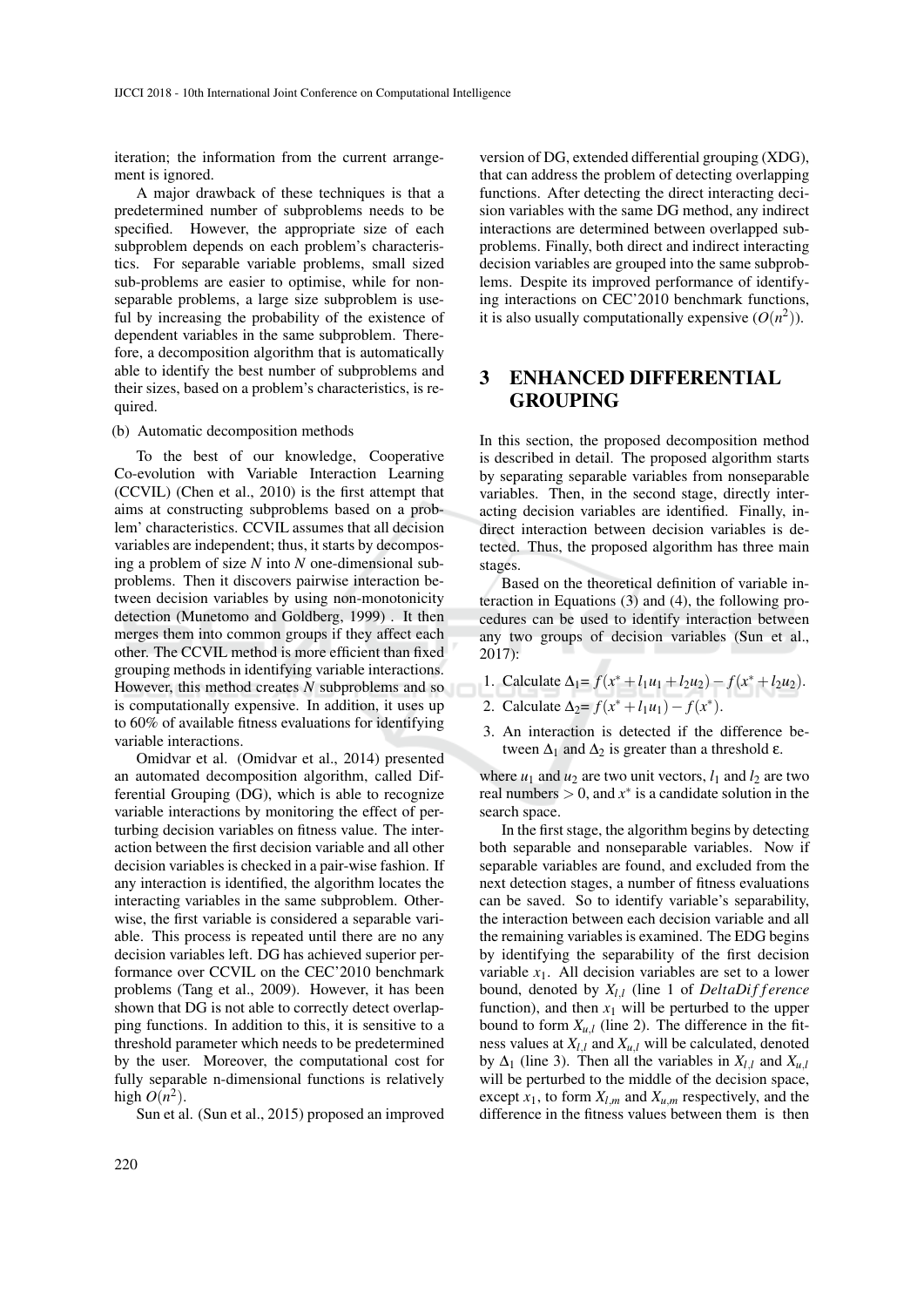Algorithm 1: EDG.

Input: *f*,*ub*,*lb*, ε Output: *sep*,*nonsep*,*nonsep Groups*,*FEs* 1: *sep* = *nonsep* = [ ]; 2:  $FEs = 0$ : 3: *dim* = [1, 2, 3, ..., 1000]; 4: for  $k = 1$ : *length*(*dim*) do 5:  $X_1 = k$ ; 6:  $X_2 = dim - \{k\};$ <br>7:  $diff = DeltaDi$  $diff = DeltaDifference(X_1, X_2);$ 8: **if**  $diff \le \varepsilon$  then<br>9:  $\sup_{S \in \mathcal{B}} \le \sup_{S \in \mathcal{B}} |X|$ 9:  $sep = sep \cup X_1;$ <br>10: **else** else 11: *nonsep* = *nonsep*  $\cup X_1$ ;<br>12: **end if** end if 13: end for 14:  $nonsep\_Groups = \{\};$ 15: while *nonsep* is not empty do 16:  $X_1 = \text{nonsep}(1);$ 17: **for**  $j = 2$ : *length*(*nonsep*) do 18:  $X_2 = \text{nonsep}(j);$ <br>19:  $\text{diff} = \text{DeltaDi}$ 19:  $diff = DeltaDifference(X_1, X_2);$ <br>20: **if**  $diff > \varepsilon$  **then** if  $diff$  > ε then 21:  $X_1 = X_1 \cup X_2;$ <br>22: **end if** end if 23: end for 24:  $nonsep = nonsep - X_1;$ <br>25:  $X_1 = IndirectInteractic$  $X_1 = IndirectInteraction(X_1, nonsep);$ 26:  $nonsep = nonsep - X_1;$ <br>27:  $nonsep - Groups = {nonsep - R_1}$  $nonsep\_Groups = {nonsep\_Groups, X<sub>1</sub>};$ 28: end while

calculated, and is denoted by  $\Delta_2$  (lines 4-6). The difference of the delta values is calculated, denoted by *diff* (line 7). If this difference is less than the threshold  $\varepsilon$ , then  $x_1$  is classified as a separable variable and is placed in the separable group, and the algorithm in this stage moves to the following decision variable  $x_2$ . Otherwise,  $x_1$  is considered to be a nonseparable variable (lines 4-13 of Algorithm 1). This process will be repeated until the separability of all the decision variables are identified. For fully separable functions, the interaction detection between decision variables is stopped at the end of this stage, whereas in the case of partial or fully nonseparable functions, further interdependency identification is required in the next stages.

In the second stage, all the variables that interact directly, will be detected and grouped in common subproblems. A pairwise interaction of each nonseparable decision variable, with all other nonseparable decision variables, is examined using the same technique as in the traditional DG method; however, in this stage we are concerned only with nonseparable

| Function: DeltaDifference( $X_1, X_2$ ). |  |
|------------------------------------------|--|
|                                          |  |

1:  $X_{l,l} = lb;$ 2:  $X_{u,l} = ub(X_1);$ 3:  $\Delta_1 = f(X_{l,l}) - f(X_{u,l})$ ; 4:  $X_{l,m} = (lb(X_2) + ub(X_2))/2;$ 5:  $X_{u,m} = (lb(X_2) + ub(X_2))/2;$ 6:  $\Delta_2 = f(X_{l,m}) - f(X_{l,m})$ ; 7:  $diff = |\Delta_1 - \Delta_2|$ ;

| Function: IndirectInteraction( $X_1, X_2$ ).                          |
|-----------------------------------------------------------------------|
| 1: while $DeltaDifference(X_1, nonsep) > \varepsilon$ do              |
| if length $(nonsep) == 1$ then<br>2:                                  |
| $X_1 = X_1 \cup \textit{nonsep};$<br>3:                               |
| else<br>4:                                                            |
| divide <i>nonsep</i> into two equally sized groups<br>5:              |
| <i>nonsep</i> <sub>1</sub> and <i>nonsep</i> <sub>2</sub> ;           |
| $X_{1a}$ = IndirectInteraction( $X_1$ , nonse $p_1$ );<br>6:          |
| $X_{1_h}$ = IndirectInteraction( $X_1$ , nonsep <sub>2</sub> );<br>7: |
| $X_1 = X_{1_a} \cup X_{1_b};$<br>8:                                   |
| end if<br>9:                                                          |
| $10:$ end while                                                       |
|                                                                       |

decision variables, which were detected in the first stage. The algorithm checks the direct interaction between any two decision variables  $x_i$  and  $x_j$  by measuring the difference between  $\Delta_1$  and  $\Delta_2$  (line 19). If the difference between  $\Delta_1$  and  $\Delta_2$  is greater than  $\varepsilon$ , then  $x_j$ interacts directly with  $x_i$ , and  $x_j$  will be located in the same interdependent subproblem with  $x_i$ , denoted as *X*1. This process will be continued until all variables that interact directly with the decision variable  $x_i$  are detected, and the subproblem is shaped. Then, this subproblem will be excluded from the nonseparable group *nonsep*, as shown in lines 16-24.

In the third stage, as far as indirect interaction variables are concerned, the grouped directly interacted variables in  $X_1$  are further recursively examined together with all other remaining nonseparable decision variables, to find any indirect interaction among them. As shown in *IndirectInteraction* function, if any interaction appears, all the nonseparable decision variables will be divided into two groups with the same size, and then the interaction between  $X_1$  and each group will be identified separately. This process is executed repeatedly until all the indirect decision variables that interact with  $x_i$  are detected and merged in *nonsep Groups* with *x<sup>i</sup>* .

Both stages 2 and 3 are repeated for all the remaining decision variables until all subproblems are formed, and finally the EDG returns all the independent subproblems.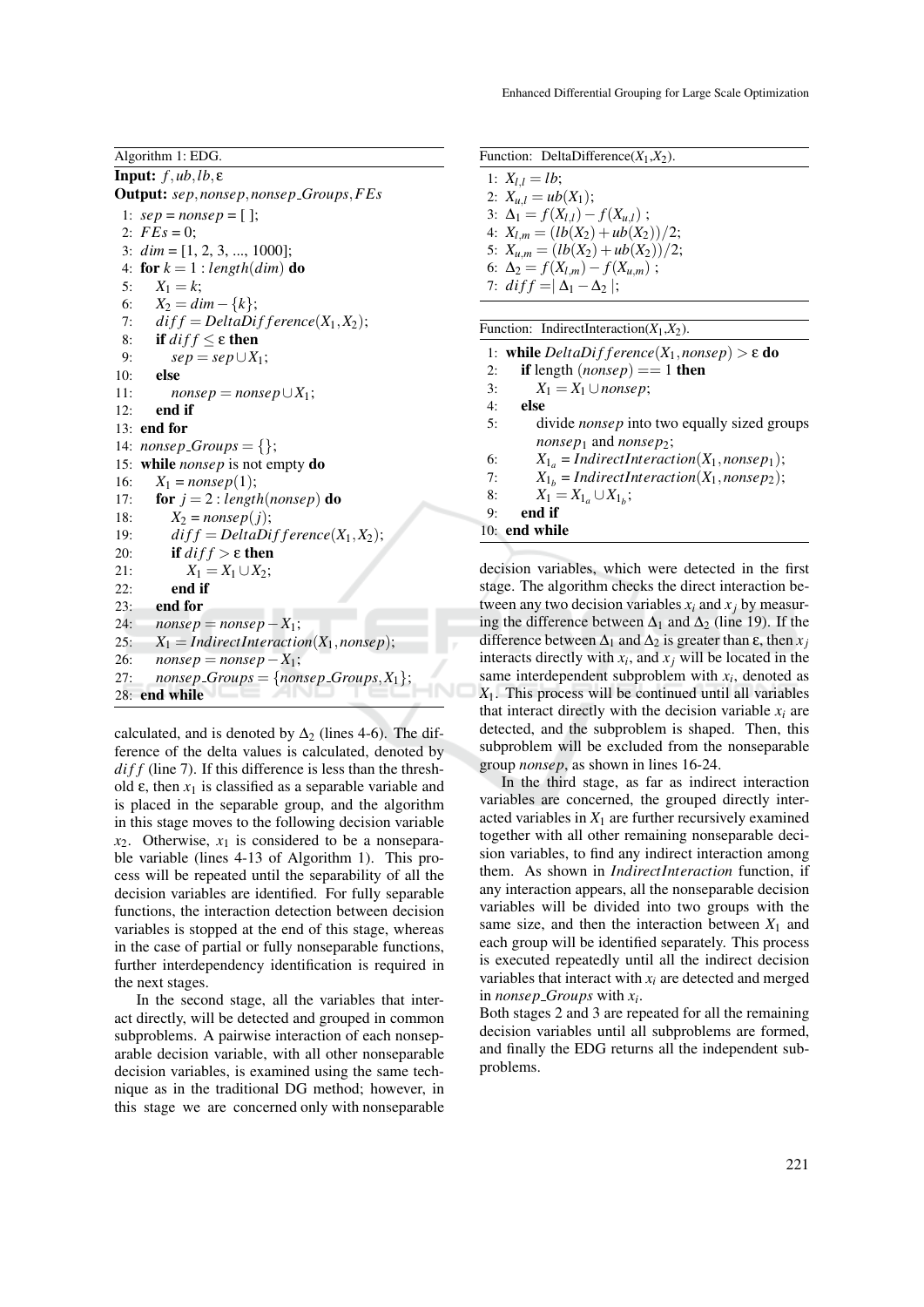|                | <b>EDG</b>   |          | <b>RDG</b>   |          | <b>XDG</b>    |          | DG            |          |
|----------------|--------------|----------|--------------|----------|---------------|----------|---------------|----------|
| Func           | FEs          | accuracy | FEs          | accuracy | <b>FEs</b>    | accuracy | FEs           | accuracy |
| $f_1$          | $3.01E + 03$ | 100%     | $3.01E + 03$ | 100%     | $1.00E + 06$  | 100%     | $1.00E + 06$  | 100%     |
| f <sub>2</sub> | $3.01E + 03$ | 100%     | $3.01E + 03$ | $100\%$  | $1.00E + 06$  | 100%     | $1.00E + 06$  | 100%     |
| $f_3$          | $5.00E + 03$ | $100\%$  | $6.00E + 03$ | 100%     | $1.00E + 06$  | 100%     | $1.00E + 06$  | 100%     |
| $f_4$          | $3.10E + 03$ | $100\%$  | $4.21E + 03$ | 100%     | $8.05E + 04$  |          | $1.45E + 04$  | 100%     |
| $f_5$          | $3.10E + 03$ | $100\%$  | $4.15E + 03$ | 100%     | $9.98E + 0.5$ | 100%     | $9.05E + 0.5$ | 100%     |
| f <sub>6</sub> | $3.10E + 03$ | $100\%$  | $5.03E + 04$ | 100%     | $9.98E + 05$  | 100%     | $9.06E + 05$  | 100%     |
| f7             | $3.10E + 03$ | $100\%$  | $4.23E + 03$ | 100%     | $9.98E + 05$  | 100%     | $6.77E + 04$  | 68%      |
| f8             | $3.84E + 03$ | $100\%$  | $5.61E + 03$ | 100%     | $1.21E + 05$  |          | $2.32E + 04$  | 100%     |
| $f_{9}$        | 8.48E+03     | $100\%$  | $1.40E + 04$ | 100%     | $9.77E + 0.5$ | 100%     | $2.70E + 0.5$ | 100%     |
| $f_{10}$       | $8.48E + 03$ | $100\%$  | $1.40E + 04$ | 100%     | $9.77E + 0.5$ | 100%     | $2.72E + 0.5$ | 100%     |
| $f_{11}$       | $1.50E + 04$ | 100%     | $1.37E + 04$ | 100%     | $9.78E + 05$  | 100%     | $2.70E + 0.5$ | 99.8%    |
| $f_{12}$       | 8.48E+03     | $100\%$  | $1.43E + 04$ | 100%     | $9.77E + 05$  | 100%     | $2.71E + 0.5$ | 100%     |
| $f_{13}$       | $2.60E + 04$ | $100\%$  | $2.92E + 04$ | 100%     | $1.00E + 06$  | 100%     | $5.03E + 04$  | 31.8%    |
| $f_{14}$       | $2.40E + 04$ | 100%     | $2.06E + 04$ | 100%     | $9.53E + 05$  | 100%     | $2.10E + 04$  | 100%     |
| $f_{15}$       | $2.40E + 04$ | 100%     | $2.05E + 04$ | 100%     | $9.53E + 05$  | 100%     | $2.10E + 04$  | 100%     |
| $f_{16}$       | $2.40E + 04$ | 100%     | $2.09E + 04$ | 100%     | $9.56E + 05$  | 100%     | $2.11E + 04$  | 99.6%    |
| $f_{17}$       | $2.40E + 04$ | 100%     | $2.08E + 04$ | 100%     | $9.53E + 05$  | 100%     | $2.10E + 04$  | 100%     |
| $f_{18}$       | $6.48E + 04$ | 100%     | 4.99E+04     | 100%     | $9.99E + 05$  | 100%     | 3.96E+04      | 23%      |
| $f_{19}$       | $5.00E + 03$ | 100%     | $6.00E + 03$ | 100%     | $3.99E + 03$  | 100%     | $2.00E + 03$  | 100%     |
| $f_{20}$       | $9.99E+03$   | $100\%$  | $5.09E + 04$ | 100%     | $1.00E + 06$  | 100%     | $1.55E + 05$  | 28.7%    |

Table 1: Decomposition results on CEC'2010 benchmark functions.

## 4 EXPERIMENTS AND RESULTS

To evaluate the performance of the proposed EDG algorithm, the CEC'2010 benchmark problems (Tang et al., 2009) on large-scale global optimization were used. The CEC'2010 benchmark functions includes 20 functions which are grouped into five categories as follows:

- 1. Fully separable functions  $(f_1 f_3)$
- 2. Single-group *m*-nonseparable functions  $(f_4 f_8)$
- 3.  $\frac{D}{2m}$ -group *m*-nonseparable functions (*f*<sub>9</sub>-*f*<sub>13</sub>)
- 4.  $\frac{D}{m}$ -group m-nonseparable functions( $f_{14}$ - $f_{18}$ )
- 5. Fully non-separable functions  $(f_{19}-f_{20})$

where *D* is the problem's dimension and *m* is the number of variables in each nonseparable subproblem. In this paper, *D* and *m* are set to 1000 and 50, respectively for all benchmark functions.

In the grouping stage, rather than a fixed threshold ε value that does not suit all test functions (Omidvar et al., 2014), an adaptive ε is adopted. The best ε value for each specific function is determined using the magnitude of the objective values in the decision space (Mei et al., 2016):

$$
\varepsilon = \alpha \cdot \min\{|f(x_1)|, ..., |f(x_K)|\},\
$$

where  $\alpha$  is the control coefficient (set to 10<sup>-10</sup>), and  $k$  random solutions  $x_1, \ldots, x_k$  in the decision space (Mei et al., 2016). While for the optimization stage, a variant of Differential Evolution – SaNSDE (Yang et al., 2008b) is used to optimize each subproblem cooperatively. The experimental results are based on 25

independent runs, where the population size is 50, and the maximum number of fitness evaluations, divided between grouping and optimizing stages, is  $3 \times 10^6$ .

### 4.1 Decomposition Results

The decomposition results of EDG, RDG (Sun et al., 2017), XDG (Sun et al., 2015) and DG (Omidvar et al., 2014) are presented in Table 1, which shows that the EDG and RDG methods achieve 100% grouping accuracy on all the 20 benchmark functions, as they use the same estimation of the threshold  $ε$ . In contrast, XDG and DG correctly decompose 18 and 12 benchmark functions, respectively. DG has poor decomposition accuracy on indirect interaction functions.

Table 1 also illustrates the number of fitness evaluations used by each method. For the first three functions that are fully separable functions  $(f_1-f_3)$ , the number of fitness evaluations used by XDG and DG are 1.00E+06. While both EDG and RDG identify the separability of all decision variables on  $f_1$  and  $f_2$ , using 3.01E+03 FEs. EDG uses 5.00E+03 FEs to identify  $f_3$ , in comparison to  $6.00E+03$  FEs for RDG.

For partially separable functions with one nonseparable group of 50 variables  $(f_4 - f_8)$ , EDG uses the smallest number of fitness evaluations to correctly identify the 50 nonseparable variables and 950 separable variables.

Category 2 and 3 contain one and 10 nonseparable group, respectively, each with 50 variables  $(f_4 - f_{13})$ . EDG again uses the smallest number of fitness evaluations to correctly identify all the 50 nonseparable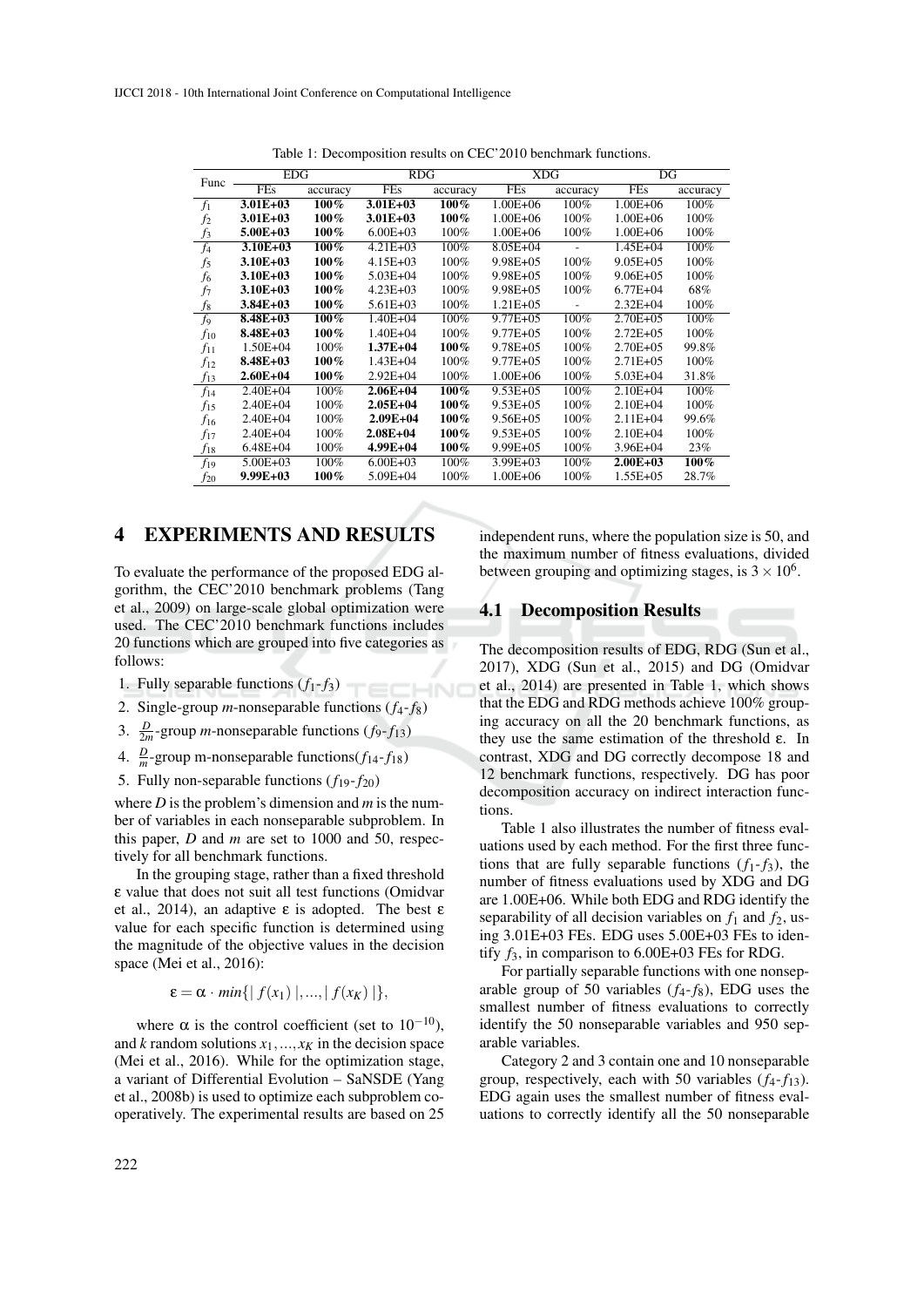variables groups and separable variables group. This holds for all test functions, except for  $f_{11}$ , where EDG uses slightly more fitness evaluation than RDG.

For category 4 (partially separable functions that contain 20 nonseparable groups), EDG uses more fitness evaluations than RDG. This is because of the fitness evaluations used in detecting the separable part of the decision variables, that does not exist in this category. In category 5, the DG and EDG methods use the smallest number of fitness evaluations on *f*<sup>19</sup> and  $f_{20}$ , respectively.

As the aforementioned results show, the EDG method correctly identifies all decision variables on all benchmark functions, while using the smallest number of fitness evaluations on 13 out of 20 benchmark problems.

### 4.2 Optimization Results

This section shows the performance of EDG, DI, DG and D (delta grouping) methods, when integrated in the DECC cooperative co-evolutionary framework. Table 2 reports the experimental results of the compared decomposition algorithms for 25 independent runs on the CEC'2010 benchmark problems. The EDG and DG methods group all separable variables in one subproblem. Thus, on fully separable functions  $(f_1-f_3)$ , the D method outperforms both the EDG and DG methods (where subproblem size = 1000).

The EDG method achieved the best mean results on 11 out of 20 optimization functions, namely *f*4-*f*8, *f*9, *f*10, *f*14, *f*15, *f*17, *f*18.

This demonstrates that good decomposition can effectively enhance the performance of the optimization stage in the CC framework. On  $f_{19}$  and  $f_{20}$ , despite the correct decomposition, EDG has worse optimization performance than DI. This is because of its grouping of all 1000 nonseparable decision variables into one interdependent subproblem.

### 5 CONCLUSIONS

This paper introduced an enhanced differential grouping (EDG) for LSGO problems. In the proposed method, separable and nonseparable variables can be classified in the first stage. Thus, a significant number of fitness evaluations which would be used to identify interdependency among decision variables can be saved. Then, direct and indirect interdependencies of nonseparable variables are detected. Results from numerical experiments indicate that EDG can achieve 100% grouping accuracy on all benchmark functions with fewer fitness evaluations. EDG was also embed-

Table 2: Optimization results on CEC'2010 benchmark functions.

| Func           | <b>Stats</b> | <b>EDG</b>    | DI           | $\overline{\mathrm{DG}}$ | D            |
|----------------|--------------|---------------|--------------|--------------------------|--------------|
| $f_1$          | Mean         | $2.64E + 05$  | 8.28E-06     | $1.12E + 04$             | 4.07E-24     |
|                | Std          | 3.19E+05      | 3.24E-05     | 3.37E+04                 | 1.75E-23     |
|                | Mean         | $4.14E + 03$  | 5.44E+02     | $4.42E + 03$             | $2.82E+02$   |
| f <sub>2</sub> | Std          | 4.65E+02      | 1.16E+02     | 1.59E+02                 | 2.40E+01     |
|                | Mean         | 1.10E+01      | $6.33E + 00$ | 1.67E+01                 | 1.52E-13     |
| $f_3$          | Std          | 6.45E-01      | 9.38E-01     | 3.05E-01                 | 8.48E-15     |
| $f_4$          | Mean         | $3.10E+10$    | $2.83E+12$   | $4.63E+12$               | $4.12E+12$   |
|                | Std          | $1.42E+10$    | 1.01E+12     | 1.35E+12                 | $1.46E+12$   |
|                | Mean         | $7.12E + 07$  | $2.44E + 08$ | $1.98E + 08$             | 2.48E+08     |
| $f_5$          | Std          | $1.47E + 07$  | 3.20E+07     | $4.58E + 07$             | 4.79E+07     |
| $f_6$          | Mean         | $1.60E + 01$  | $2.21E + 06$ | $1.62E + 01$             | 5.34E+07     |
|                | Std          | 7.46E+03      | 2.88E+05     | 2.82E-01                 | 8.79E+07     |
| $f_7$          | Mean         | $1.31E + 04$  | 7.27E+07     | $1.63E + 04$             | $6.89E + 07$ |
|                | Std          | 7.46E+03      | $3.62E + 08$ | 8.93E+03                 | 4.96E+07     |
| $f_8$          | Mean         | $3.27E + 0.5$ | 2.15E+07     | 2.51E+07                 | $1.09E + 08$ |
|                | Std          | 1.10E+06      | $2.76E + 07$ | $2.54E + 07$             | 4.87E+07     |
| f <sub>9</sub> | Mean         | $2.34E + 07$  | 8.19E+07     | $5.60E + 07$             | $6.13E + 07$ |
|                | Std          | 8.28E+06      | 8.59E+06     | $6.59E + 06$             | $6.28E + 06$ |
|                | Mean         | $3.01E + 03$  | 9.96E+03     | $5.22E + 03$             | $1.29E + 04$ |
| $f_{10}$       | Std          | 2.22E+02      | 2.54E+03     | 1.28E+02                 | 2.27E+02     |
| $f_{11}$       | Mean         | 2.58E+01      | 9.13E+01     | 9.94E+00                 | 1.55E-13     |
|                | Std          | 2.64E+00      | 1.75E+01     | 9.57E-01                 | 8.19E-15     |
| $f_{12}$       | Mean         | 1.89E+04      | 2.95E+04     | $2.83E+03$               | 4.30E+06     |
|                | Std          | 9.14E+03      | 8.59E+06     | $9.92E + 02$             | $1.79E + 05$ |
| $f_{13}$       | Mean         | $1.11E + 04$  | 2.48E+03     | 5.35E+06                 | 1.19E+03     |
|                | Std          | $4.36E + 03$  | 2.54E+03     | 4.89E+06                 | 5.02E+02     |
| $f_{14}$       | Mean         | $2.15E+07$    | $2.50E + 08$ | $3.43E + 08$             | $1.93E + 08$ |
|                | Std          | 2.28E+06      | 1.75E+01     | $2.23E + 07$             | $1.06E + 07$ |
| $f_{15}$       | Mean         | $2.94E + 03$  | $1.01E + 04$ | 5.84E+03                 | $1.60E + 04$ |
|                | Std          | $2.67E + 02$  | 4.44E+03     | 8.93E+01                 | 4.24E+02     |
| $f_{16}$       | Mean         | 1.91E+01      | 2.47E+02     | 7.32E-13                 | 1.70E+01     |
|                | Std          | 2.80E+00      | 2.47E+01     | 4.62E-14                 | 8.48E+01     |
| $f_{17}$       | Mean         | 7.50E+00      | $1.12E + 05$ | 3.99E+04                 | 7.48E+06     |
|                | Std          | 1.40E+00      | 2.46E+04     | 1.80E+03                 | $4.03E + 05$ |
| $f_{18}$       | Mean         | $1.20E + 03$  | 7.30E+03     | $1.44E+10$               | 3.32E+03     |
|                | Std          | 1.44E+02      | 2.93E+03     | 2.50E+09                 | 7.09E+02     |
| $f_{19}$       | Mean         | $9.24E + 05$  | $6.16E + 05$ | $1.72E + 06$             | $2.32E + 07$ |
|                | Std          | 8.95E+04      | 5.17E+04     | $6.83E + 06$             | 5.56E+06     |
| $f_{20}$       | Mean         | 8.48E+07      | $2.92E + 03$ | $6.69E+10$               | $1.18E + 03$ |
|                | Std          | 2.49E+08      | $1.83E + 02$ | $9.24E + 09$             | 8.25E+01     |

ded in a DECC framework, where it achieved better performance than state-of-the-art algorithms.

## REFERENCES

- Bhattacharya, M., Islam, R., and Abawajy, J. (2016). Evolutionary optimization: a big data perspective. *Journal of Network and Computer Applications*, 59:416–426.
- Cao, B., Zhao, J., Lv, Z., and Liu, X. (2017). A distributed parallel cooperative coevolutionary multiobjective evolutionary algorithm for large-scale optimization. *IEEE Transactions on Industrial Informatics*, 13(4):2030–2038.
- Chen, W., Weise, T., Yang, Z., and Tang, K. (2010). Largescale global optimization using cooperative coevolution with variable interaction learning. In *International Conference on Parallel Problem Solving from Nature*, pages 300–309. Springer.
- Dong, W., Chen, T., Tino, P., and Yao, X. (2013). Scaling up estimation of distribution algorithms for continu-